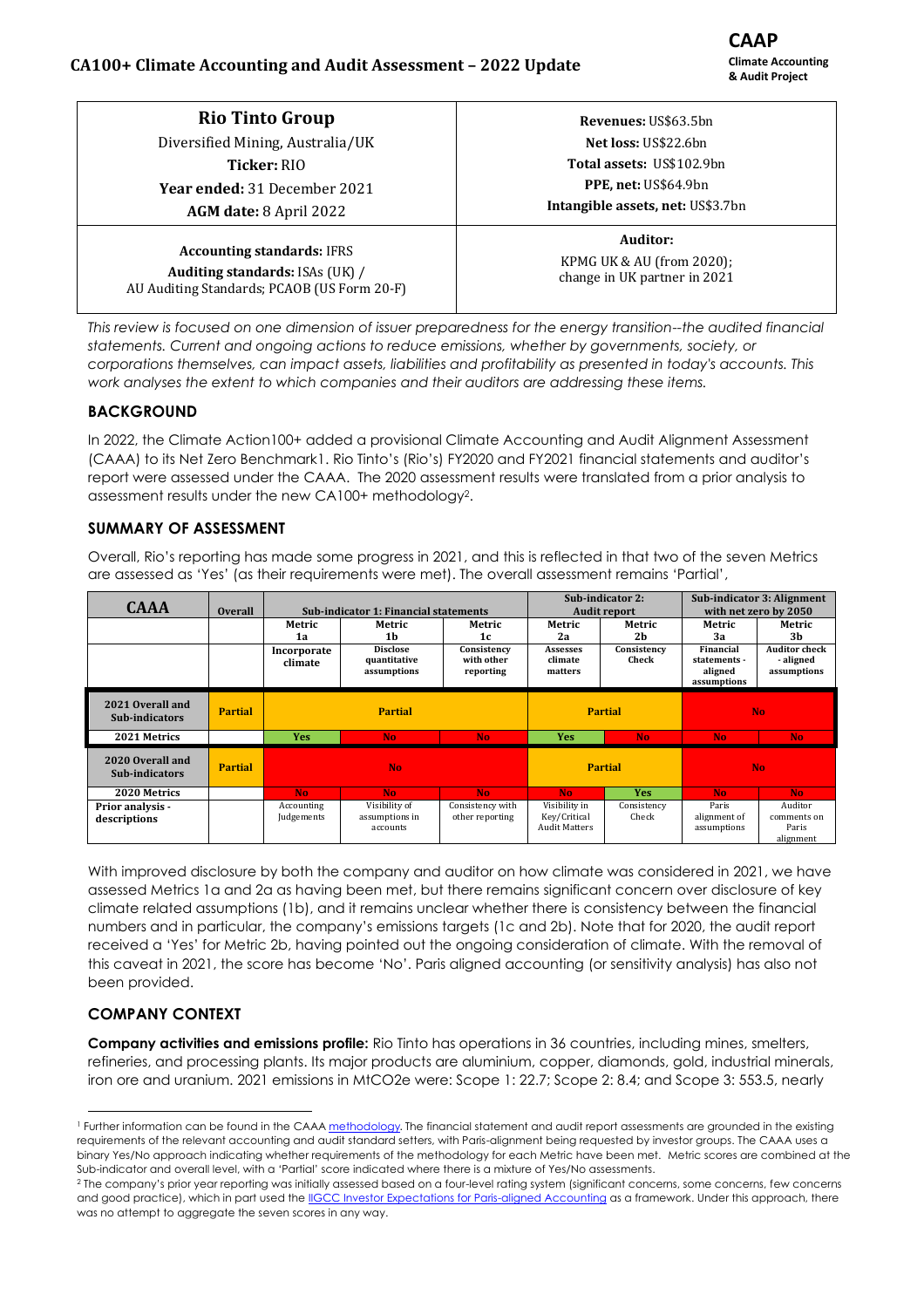95% of which is attributable to processing of goods sold (66% iron ore used in steel making, 26% bauxite & alumina). As a result, we consider its Iron ore and Aluminium, alumina and bauxite businesses to be most carbon-intensive, and therefore likely to be most exposed to the drive to net zero. Rio does not appear to separately identify either the carrying amounts of PPE assets or closure provisions for these sectors.

**Strategic scenarios:** Rio frames its strategic context through the lens of three scenarios. These are structured around analysis of the interplay of three global forces, and are characterised in terms of expected carbon prices and level of global warming by 2100. These are:

- Geopolitics-led scenario: strong nationalistic tendencies hold back global action on climate change, carbon prices remain low (in the range US\$0-30/t CO2e) and warming exceeds 3°C.
- Technology-led scenario: innovation boosts economic productivity and decarbonisation efforts; however, carbon prices remain modest (ranging US\$10 to US\$75/t CO2e by 2030) and action to limit emissions is insufficient, so warming exceeds  $2^{\circ}C^3$ .
- Society-led scenario: strong global co-ordination of climate policies, supported by high and rising carbon prices (reaching US\$130/t CO2e in 2050), accelerates the energy transition and Rio believes achieves the goal of the Paris Agreement by limiting warming to well below 2°C.

Rio explains that in relation to its forecast commodity prices (including carbon prices), these are informed by a blend of the three climate scenarios into a 'central case' that is used pervasively in its financial processes from budgeting, forecasting, capital allocation and project evaluation to the determination of ore reserves, and across financial reporting. Specific pricing information for the central case does not appear to be disclosed.

Additionally, for internal approval purposes, a carbon price of US\$75/t CO2e is used to drive improvements in energy efficiency across assets, help to identify new abatement projects as well as incentivise and accelerate the delivery of capital investment. This price is described as being derived from Rio's analysis of carbon mitigation options across its assets; it is explicitly unrelated to prices in the scenarios.

**Emissions Targets:** In October 2021, Rio strengthened its Scope 1 and 2 targets. Its 15% reduction was brought forward to 2025 (from 2030) and the 2030 target more than tripled to a 50% reduction (all relative to Rio's 2018 equity baseline). These are said to be aligned with limiting global warming to 1.5°C, which is aligned with the Paris Agreement stretch goal. Rio continues to work on Scope 3. It has set a target for net zero emissions from shipping by 2050, a 40% reduction in intensity by 2025, and expects to introduce net-zero vessels by 2030. It also has an ambition for net zero by 2050.

**Strategy to achieve emissions targets:** Steps include switching to renewables (with a priority focus in the Pilbara) and accelerating the electrification of mobile equipment and processes. Rio expects to invest an incremental US\$7.5bn in decarbonisation projects by 2030, and to incur incremental operating expenditure in the order of US\$200m pa over the same period, including research and development. Its strategy is to focus growth capex on materials that enable the energy transition - up to \$6bn over 2023/4, including investment in lithium, copper, and high-grade iron ore; it is still to develop green repowering solutions for its two coal fired smelters.

# **UPDATED ANALYSIS**

# **Financial Statements (Sub-Indicator 1, result: 'PARTIAL')**

The 2021 financial statements provide an expanded discussion of how climate change relates to accounting policy judgements, making it clear how climate change and carbon prices are considered across critical accounting estimates including inputs to impairment testing, estimation of remaining economic life for units of production depreciation, and discounting closure and rehabilitation provisions. This is done across what appear to be the most relevant financial statement items (PPE and to a lesser extent, goodwill and other intangibles). We consider this to be sufficient to achieve a 'Yes' on consideration of climate (Metric 1a), with emphasis appropriately placed on the lack of disclosed assumptions (Metric 1b), and concerns over consistency of the company's reporting (Metric 1c), both assessed as 'No'. The following are relevant to our analysis of the financial statements:

• **'In process' warnings removed, but no adjustments:** Rio was notable in flagging in its 2020 financial statements that its climate plans had not yet been included in the financial numbers. Rio has removed these statements in its 2021 report, which suggests the caveat was no longer needed, and by implication, that the 2021 accounts should now reflect its plans for transition to a low-carbon future and its ambition to achieve Net Zero by 2050. But this is not explicitly stated. In addition, accounting adjustments that might reasonably have been expected as a result of integrating the consideration of

<sup>3</sup> The most significant change in these scenarios vs the descriptions in 2020 appear to be for the Technology scenario, where CO2 prices had been described as ranging from US\$15 to US\$30/t CO2e by 2030. It is not clear that this change had any impact at all on Rio's 'central case' assumptions that are said to result from a blend of the three scenarios.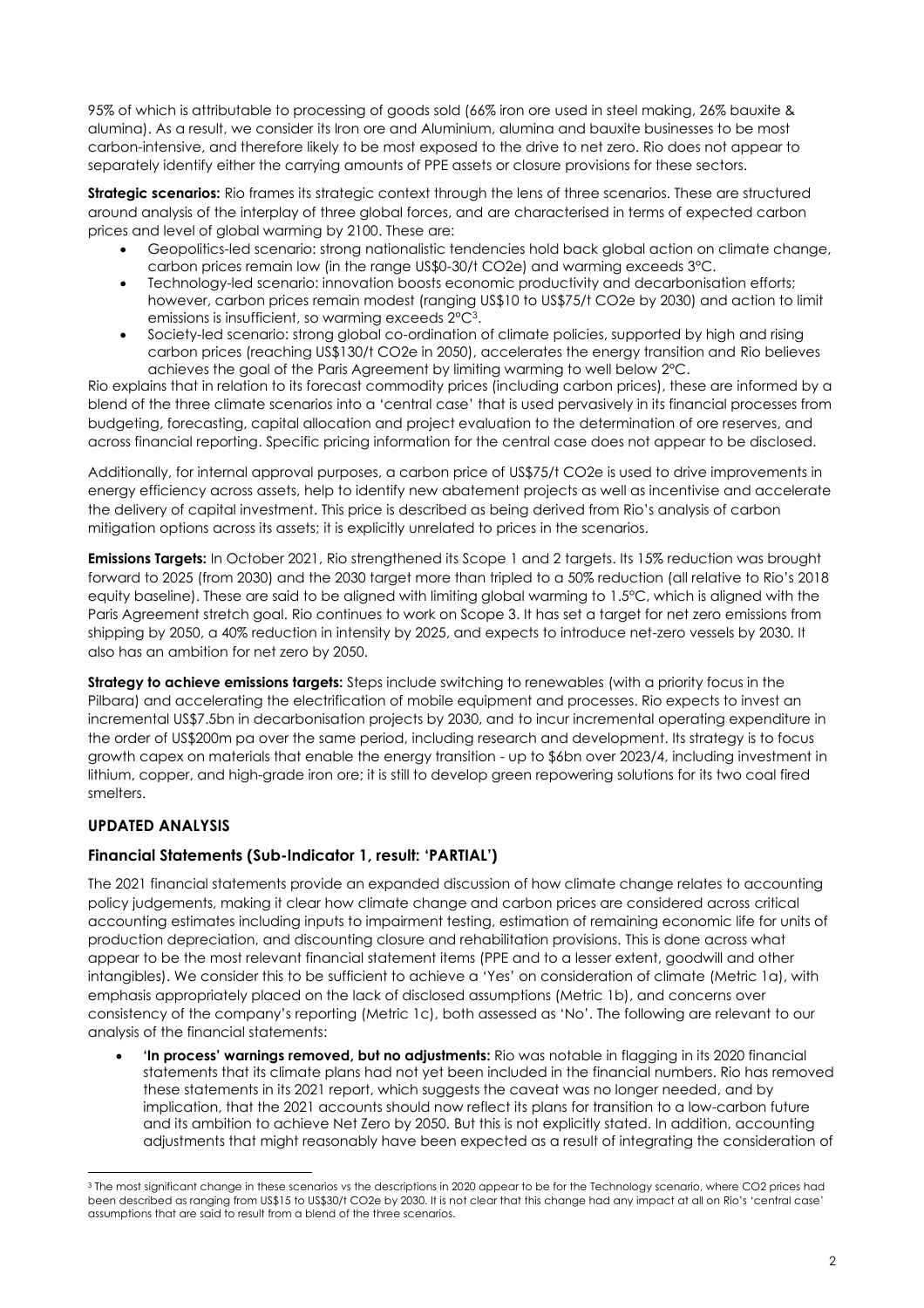climate targets in 2021, such as asset life reductions / additional or accelerated asset retirement obligations, potential impairments, etc. have not resulted. In a sense this has been explained within the general discussion of climate considerations, however it could have been made more clear how this was assessed by both the company and its auditor, and why it appears reasonable in light of Rio's updated targets, plans and ongoing risk assessment.

- **Additional disclosure and consideration (Metric 1a: Yes):** In general, the company has considered climate in its accounting, including impairments of PPE and intangibles, asset lives and associated closure provisions, is provided in the 2021 accounts. Disclosure has been expanded, for example in relation to consideration of commodity pricing and impairment indicators, and an indication that certain fossil fuel powered assets are not expected to be early-retired, as they are necessary for backup. While some of these assertions could be questioned, it is clear they were considered, and they do appear to cover Rio's most carbon intensive assets. Additional details include:
	- **Central case:** The central case commodity/carbon prices that result from blending its three global/climate scenarios, are used by Rio to derive critical accounting estimates including as inputs to impairment testing, estimation of remaining economic life for units of production depreciation and discounting closure and rehabilitation provisions.
	- o **Impairment:** Rio considered commodity prices in relation to potential impairment and obsolescence given its plans for decarbonisation (including its Pilbara operations involving 17 iron ore mines). While it considers iron ore pricing less certain than copper and aluminium, and dependant on development of low-emissions steel, it concluded that none of the three scenarios would result in impairment given high returns for this segment of the business; accordingly, no specific testing was performed. An impairment charge of \$0.3bn was recognised for the aluminium smelter at Kitimat, Canada (attributed to a workforce strike).
	- o **Useful lives and residual values, closure provisions:** Lives are reviewed annually, and Rio indicates that it has updated life-of-mine plan models with longer-term cash flow projections. However, it also states that the requirement for back-up means that early retirement of fossil fuel powered assets is not practical, and no significant changes to asset lives or closure provisions were made specific to climate. Regarding its fossil fuel-based power generation assets (carrying value of US\$1bn), Rio warned that while its current generation assets were expected to remain an integral part of its portfolio for the foreseeable future, 'should pathways for eliminating fossil fuel power generation assets be identified' it may need to accelerate depreciation. (We add that impairment might also be possible.)
- **Assumptions lacking (Metric 1b: No):** Certain climate-related assumptions such as the specific carbon and commodity prices assumed in impairment analysis, remain undisclosed. While there has been progress on disclosure, including the expected incremental costs to support the Climate Action Plan (capex of US\$7.5 billion over the period to 2030 and operating expenditure of around US\$200m per year), and the carrying value of fossil fuel based power generation assets and their average remaining useful life of 14 years, it would also be helpful to understand similar value and life information for other assets that are powered by fossil fuels.
- **Consistency a concern (Metric 1c: No):** Rio states that its targets are consistent with a 1.5°C limit on global warming, and it also makes clear that the financial statements are not aligned with this. This suggests that the financial statements cannot yet be fully updated for consistency with its own targets. Additionally:
	- o It is not explicit whether the estimated incremental costs of the Climate Action Plan has been considered for impact on the financial statements, or the extent to which this might have been appropriate in relation to various accounting judgements (i.e. asset lives and retirement obligations shortened for accelerated replacements, and/or impairment cash flow assumptions under the Fair value Less Costs of Disposal – FVLCD method applied by Rio, which may allow enhancements to the current condition of assets to be included in cash flow estimates of their recoverable amount). While the US\$7.5bn is just over the total capex amount for 2021 and may therefore not be transformational, it should be considered. Note that the auditor did confirm that such incremental costs had been considered in the cash flows used in assessing the company as a going concern and its viability statement.
	- o The lack of quantitative disclosure on assumptions also makes it somewhat difficult to assess whether there are direct inconsistencies between the financials and targets/risks. However, the absence of any adjustment to assumptions or accounting amounts in 2021 highlights the need for better explanation of this relative to the expectation of adjustment implied in 2020.
- **Going forward** Rio has indicated that in 2022, detailed assessments of climate-related physical risks will be made across product groups. This builds an expectation that in 2022, the financial statement consequences, even if none, will be reported and explained. Similarly, disclosure of whether the impact of targets and any wider aspect of climate-related risks have been fully considered, and the financial statements brought up to date, is reasonable to expect, in our view.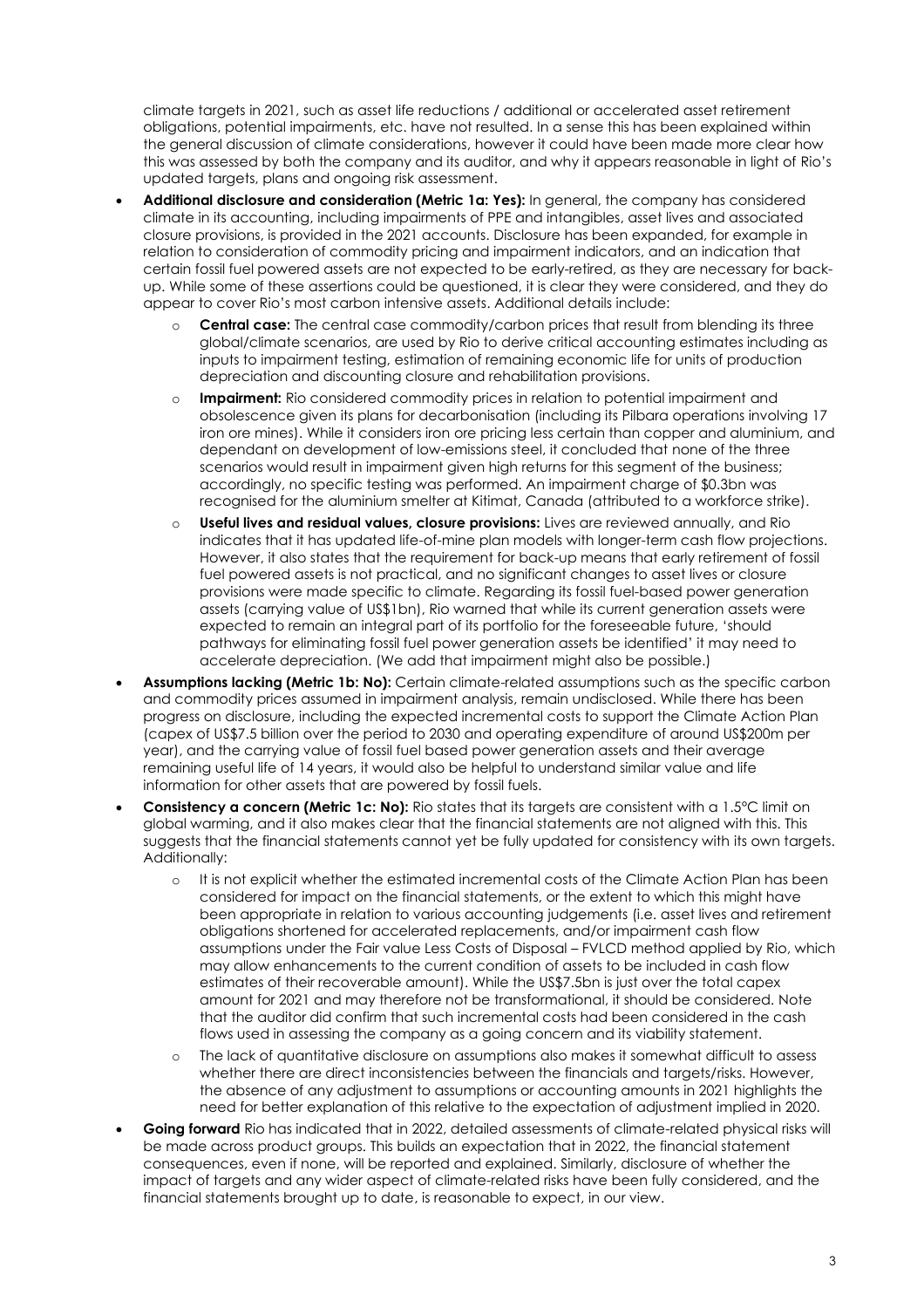## **Audit Report (Sub-Indicator 2, result: 'Partial')**

The auditor does not explain the gap between the expectation of climate still being considered in the 2020 audit report, and the outcome of no adjustments having been made in 2021. However, the 2021 audit report does demonstrate consideration of climate, taking account of discussion outside of the KAMs as well as within. While there is scope for the auditor to be more clear on how it went about challenging and corroborating Rio's approach, for example which specific market reference points were used for forecast carbon and commodity prices, the auditor's consideration of climate is considered sufficient to achieve a 'Yes' on Metric 2a. The same concerns on consistency noted for the financial statements, mean 2b is rated as 'No' for the auditor as attention is no longer drawn in its 2021 report, to the potential for inconsistency.

- **Climate section – Not a Key Audit Matter (KAM):** A section on climate is included in the 2021 report, under its own heading 'The impact of climate change on our audit'. This sits outside of the 'Overview of our Audits' section, and follows the KAMs. Similar disclosure was in part contained in the overview section of the 2020 audit report. This separation could be viewed as helpful in giving prominence to climate, but it may also be potentially confusing that the section is not a KAM, but in 2021 is written in a format that is similar to a KAM. The auditor says it did not identify the impact of climate risk as a separate KAM given the nature of the Group's operations and knowledge gained of its impact on critical accounting estimates and judgements during its risk assessment procedures and testing. This is itself a judgement, in our view, it remains somewhat unclear why the section is not considered to be worthy of coverage as a KAM. (See Audit Committee section below.)
- **KAMs - climate and impairment and closure provisions (Metric 2a: Yes):** The Audit Report lists the same 3 KAMs as for 2020 (impairment of PPE, closure provisions, and uncertain tax positions); the audit risk significance has increased for impairment in 2021and is flat for the other two. The KAM on impairment is narrowly focused on testing of two specific Cash Generating Units, and touches on the climate change. There is also use of the auditor's own sustainability specialists on impairment and environmental specialists for the closure provisions. For impairment, the focus of this was to assist in understanding Rio's approach to incorporating the impacts of climate change into its pricing process (ie the central case assumptions used widely), and a new reference to their assistance in comparing carbon pricing assumptions to publicly available information. However, additional reference to how climate risk was more specifically taken into consideration for other aspects of accounting, including the life of related assets, are referenced in the section on climate (outside the KAMs).
- **Climate consideration outside the KAMs (Metric 2a: Yes):** The auditor confirms that it challenged management's assessment that its stated climate change strategy did not result in any impairment trigger or reassessment of useful economic lives on carbon intensive assets in these financial statements, taking into account the remaining life of relevant assets, and headroom on CGUs that could be most impacted by climate change. On the basis of the more comprehensive disclosure, both within and outside of the KAMs, we consider the requirements of Metric 2a to have been met.
- **'In process' warning removed, consistency a renewed concern (Metric 2b: No):** Having said in 2020 that it would be 'likely that the future carrying amounts of assets or liabilities will change for these other judgments and estimates as the Group responds to its climate change targets', we consider it is reasonable to expect a description of why this has not resulted and how the auditor became satisfied with this result and with removing all cautionary text (given also Rio's even more demanding targets set in 2021). This information was not given. Additionally, the concerns over consistency noted above for the financial statements, all sit within the Annual Report that is subject to the auditor's review of other information, renewing concern over the auditor's check for consistency.
- **US PCAOB Audit Report:** As in 2020, the auditor's 2021 US/PCAOB audit report includes the same topics as Critical Audit Matters as are disclosed as Key Audit Matters in the UK/Australian audit report. However, the discussion is generally shortened in the PCAOB version, with explicit climate-related references removed altogether. The CAM on closure did reference the use of environmental specialists in assessing the work planned and the associated changes in estimates in 2021, but these seem to be unrelated to climate. We have assessed the UK/Australian audit report only for the purpose of Sub-indicator 2, however, it is not clear why climate-related accounting topics are treated differently in the PCAOB version.

### **Alignment with net zero by 2050 (or sooner) (Sub-Indicator 3, result 'No')**

Net zero by 2050 or sooner (also referred to as Paris-alignment with reference to limiting global warming to 1.5°C) is yet to be meaningfully addressed. The accounting is not aligned, and the sensitivity analysis provided is helpful in a limited sense, but is not a sensitivity to Paris-aligned assumptions, in our view.

• **Accounting not aligned (Metric 3a: No):** None of the three scenarios that Rio blends to form the 'central case' it uses in its accounting are 1.5°C Paris-aligned. The closest to this is the society-led scenario that achieves 'well below 2 degrees C'. Additionally, targets have not been set for Scope 3 emissions (or their consequences reflected in the financial statements).